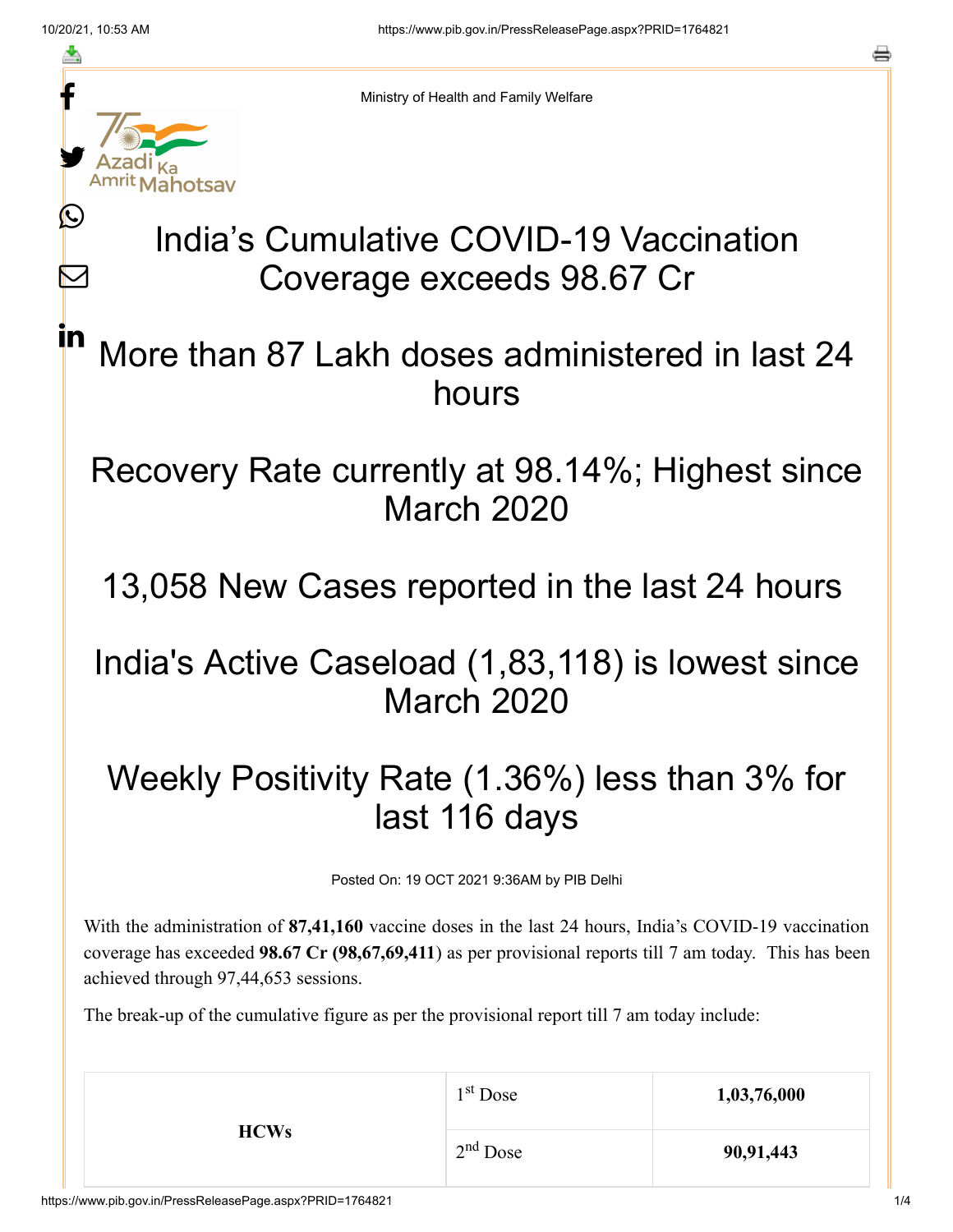| f                           | 1 <sup>st</sup> Dose | 1,83,62,479  |
|-----------------------------|----------------------|--------------|
| <b>FLWs</b><br>$\bigcirc$   | $2nd$ Dose           | 1,55,61,415  |
|                             | 1 <sup>st</sup> Dose | 39,58,41,135 |
| Age Group 18-44 years       | $2nd$ Dose           | 11,40,66,397 |
|                             | 1 <sup>st</sup> Dose | 16,84,48,531 |
| in<br>Age Group 45-59 years | $2nd$ Dose           | 8,71,46,650  |
|                             | 1 <sup>st</sup> Dose | 10,60,88,795 |
| Over 60 years               | $2nd$ Dose           | 6,17,86,566  |
| <b>Total</b>                |                      | 98,67,69,411 |

The recovery of **19,470** patients in the last 24 hours has increased the cumulative tally of recovered patients (since the beginning of the pandemic) to **3,34,58,801.**

Consequently, India's recovery rate stands at **98.14%**. Recovery Rate is currently at its highest peak since March 2020.

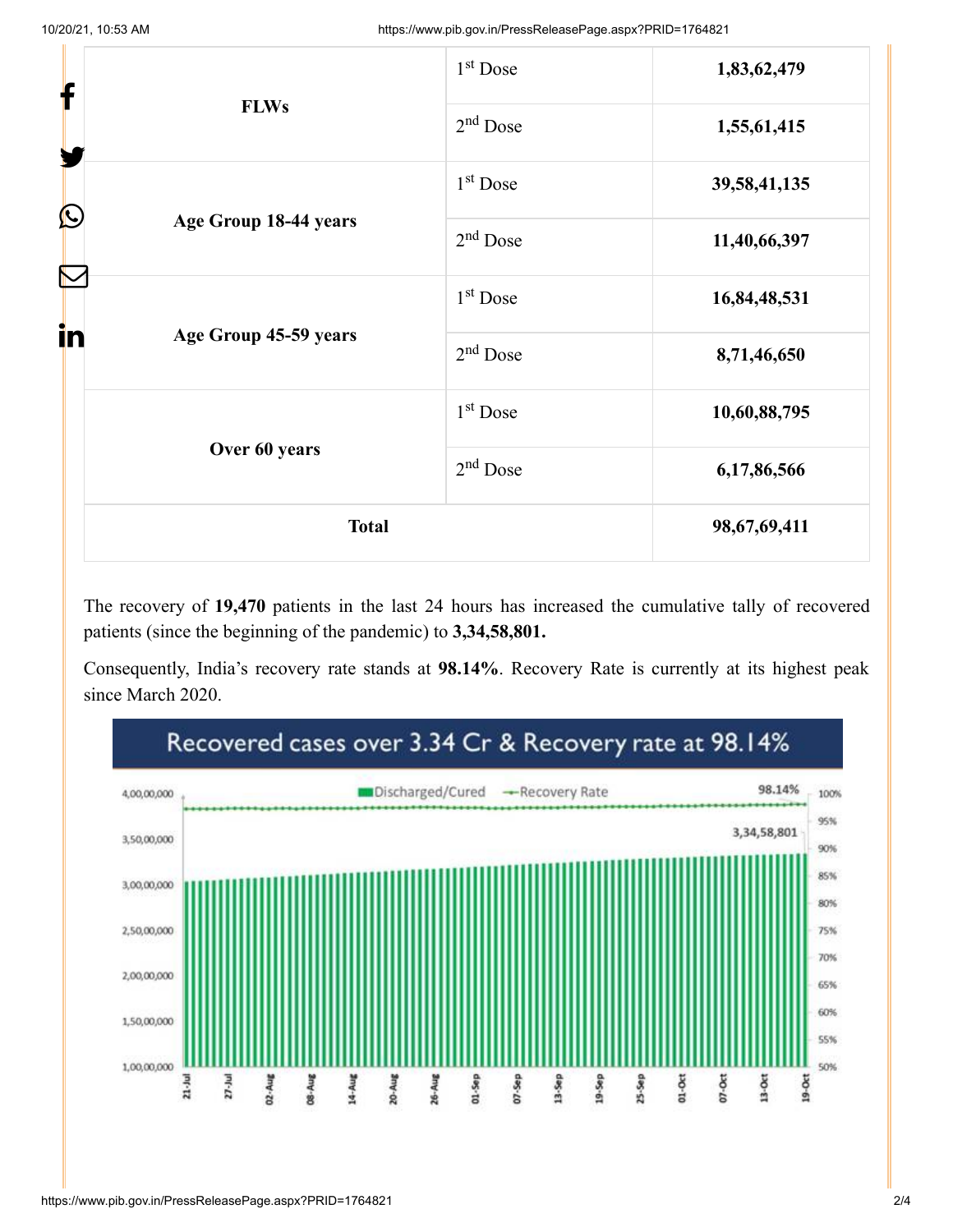Sustained and collaborative efforts by the Centre and the States/UTs continue the trend of less than 50,000 Daily New Cases that is being reported for 114 consecutive days now. f

**13,058 new cases** were reported in the last 24 hours. Daily New cases reported to be **lowest in 231 days**



The Active Caseload has fallen below 2 lakh mark and is presently at **1,83,118,** which is now **lowest since March 2020.** Active cases presently constitute **0.54%** of the country's total Positive Cases.



The testing capacity across the country continues to be expanded. The last 24 hours saw a total of 11,81,314 tests being conducted. India has so far conducted over **59.31 Cr (59,31,06,188**) cumulative tests.